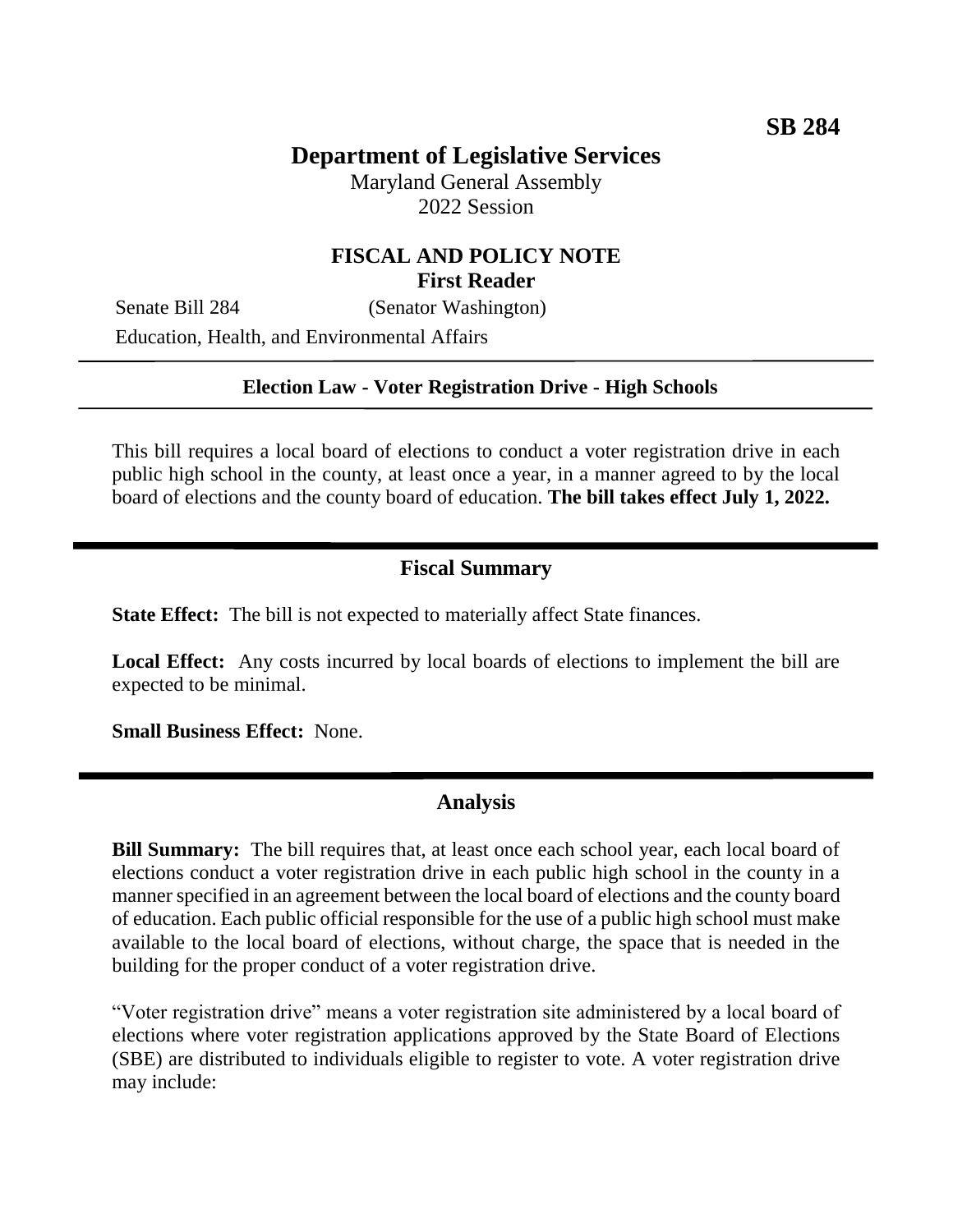- an event on school property, during school hours, open to each employee of and student enrolled in the school who is or will be age 16 or older during the immediately following year, where completed voter registration applications are accepted by a local board of elections official, employee, or authorized volunteer for transmittal to the appropriate election official; or
- local board of elections officials, employees, or authorized volunteers visiting classrooms within a school, during school hours, distributing voter registration applications to each employee of and student enrolled in the school who is or will be age 16 or older during the immediately following year and accepting completed voter registration applications for transmittal to the appropriate election official.

**Current Law:** Under State law, with certain exceptions, an individual may register to vote if the individual is a citizen of the United States, is at least age 16, and is a resident of the State as of the day the individual seeks to register.

An individual may apply to become a registered voter through a number of means including (1) visiting an election board office; (2) by mail; (3) when applying for services at a voter registration agency (specified public and nongovernmental agencies designated by SBE, including agencies providing public assistance and services for individuals with disabilities, public higher education institutions, military recruiting offices, and one-stop career centers in the Maryland Department of Labor); (4) during an applicable transaction at automatic voter registration agencies, which are the Motor Vehicle Administration, the Maryland Health Benefit Exchange, local departments of social services, and the Mobility Certification Office in the Maryland Transit Administration; (5) through SBE's online voter registration system; or (6) at an early voting center or an election day polling place in their county of residence.

Chapters 656 and 657 of 2021 require a public institution of higher education to develop and implement a student voting plan that includes, among other things, (1) wide dissemination of information about voter registration and voting opportunities to all students; (2) provision of voter registration materials at central locations and high-traffic areas on campus; and (3) encouragement and support of recognized student organizations engaged in activities to increase voter registration and voting by students.

# **Additional Information**

**Prior Introductions:** HB 423 of 2019 passed the House with amendments and received an unfavorable report from the Senate Education, Health, and Environmental Affairs Committee. Its cross file, SB 934, received an unfavorable report from the Senate Education, Health, and Environmental Affairs Committee.